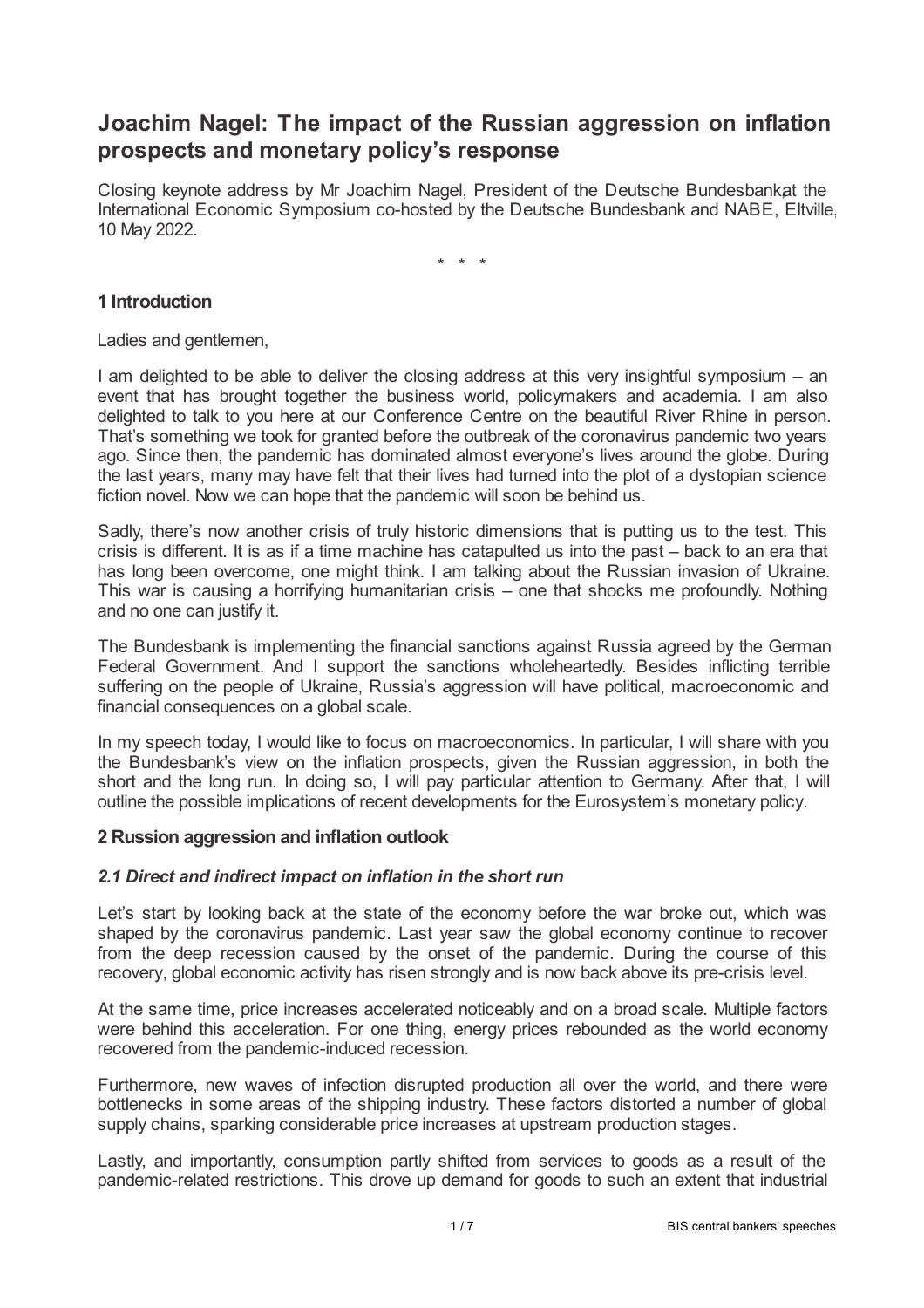production could not keep up in some cases, meaning that price pressures gained further momentum. In addition, in Germany one-off effects due to a temporary reduction of VAT and the introduction of carbon emission certificates also contributed to very high inflation rates.

Consequently, as measured by the HICP, the inflation rate reached 6% in Germany and 5% in the euro area towards the end of last year. Overall, inflation was already unexpectedly dynamic in 2021, and most institutions were routinely surprised to the upside with their inflation projections. In line with these developments, inflation rates in Germany remained above 5% again in January 2022, even though the VAT effect had expired.

In March, just after Russia started the war, the HICP inflation rate climbed to 7.6% in Germany and 7.4% in the euro area. According to preliminary releases, inflation continued to surge in April, reaching 7.8% in Germany and 7.5% in the euro area. In Germany, we have not seen rates on this scale since the autumn of 1981, when the Gulf War between Iraq and Iran drove up oil prices and trend inflation was already higher. $1$ 

<span id="page-1-0"></span>The Russian invasion of Ukraine has added to the pre-existing price pressures, both directly and indirectly. As far as the direct effects on price dynamics are concerned, the war is first of all putting more upward pressure on energy prices. Oil and gas prices have reached exceptionally high levels and could rise even further. This will also drive up inflation indirectly by raising the energy input costs of other products. The prices of several other commodities are being affected as well: nickel, palladium, noble gases, fertilisers and food products, in particular grain, have become, at least in the meantime, notably more expensive.

Furthermore, the war and the related sanctions are again distorting various supply chains, as both Russia and Ukraine produce a number of goods needed in the retail trade and at upstream stages of production. In February already, disruptions to Ukrainian supplies of cable harnesses for motor vehicles led to production stoppages at many car plants in Germany, including Volkswagen's factory in Wolfsburg. Another critical good is neon gas. Before the war, Ukraine was producing more than half of the global supply of this noble gas, which is a key ingredient for making microchips. Shortly after the start of military hostilities, production came to a halt. In particular, Ingas, one of Ukraine's two neon producers, is located in the city of Mariupol, which has been occupied and heavily destroyed by Russian troops. This production stoppage might impose significant constraints on the worldwide output of microchips  $\frac{2}{3}$  $\frac{2}{3}$  $\frac{2}{3}$ 

<span id="page-1-1"></span>Additional distortions of supply chains are being caused by airspace closures, blocked seaports, shipping avoiding the Black Sea, and a lack of truck drivers. All these factors are adding to the upward pressure on inflation that already existed due to pandemic effects.

However, the Russian aggression could also affect price dynamics through a change in economic activity. Before the war, our experts had been expecting to see a notable economic recovery in spring. The Russian aggression, however, clouded the economic outlook in Germany. As the war continues, there is a significant risk of a further escalation, which would entail larger direct and indirect effects on inflation.

Tougher economic sanctions, e.g. including a complete embargo of Russian energy exports to Europe, have become increasingly likely. These would cause another spike in energy commodity prices and weigh on the economic outlook, at least in the short term.

<span id="page-1-2"></span>The Bundesbank recently published a model-based scenario analysis estimating the effects of an immediate stoppage of energy imports from Russia on the German economy. In this scenario, the German economy might even slide into recession, with real output contracting by up to  $2\%$  in  $2022.\overline{3}$  $2022.\overline{3}$  $2022.\overline{3}$  This could exert a degree of disinflationary pressure. Nevertheless, on balance, the inflationary factors of sanctions such as an energy embargo would clearly prevail, at least in the short term.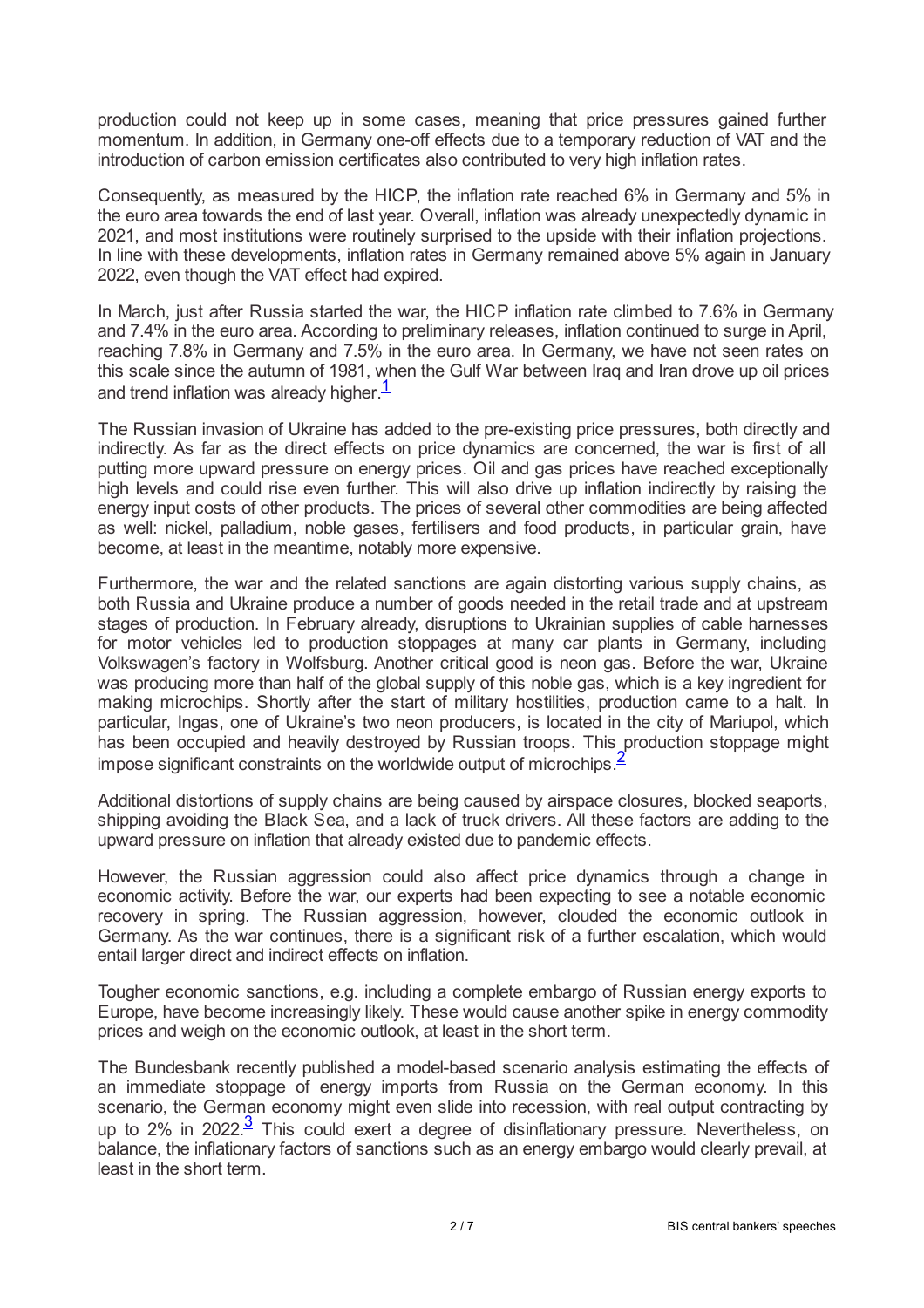It goes without saying that this scenario is subject to considerable uncertainty. Most recent reports suggest that Germany's dependence on energy imports from Russia has already been reduced markedly. Bearing this in mind, the outcome of an embargo could also be less severe.

The war in Ukraine is still dragging on, and there is no sign of it ending any time soon. Nor can we rule out a further escalation of the conflict. All in all, inflation risks are clearly tilted to the upside.

### *2.2 Possible medium-term impact on inflation*

When looking at the medium term, three questions warrant our particular attention. First, how widespread are the price increases? Second, how are wages responding to the increases in prices? And third, will inflation expectations remain well anchored?

Regarding the first question, we are indeed seeing more and more items increase in price by more than 2% in Germany. In March, more than half of the 12 sub-indices of the German CPI recorded growth rates of 4% or more. Core inflation excluding energy and food increased from 3.4% in March to 3.9% in April. This is disturbing evidence that the increase in inflation is gaining momentum.

Turning to the second question, there are no clear signs as yet that the movement in prices is feeding into wages in Germany. However, major rounds of wage negotiations in Germany are not scheduled until the second half of the year. The trade union of the iron and steel industry (IG Metall), for example, is pushing for a wage increase of 8.2% in this round. This means that wage dynamics may accelerate notably.

And as for the third question regarding medium-term inflation expectations, we are seeing dynamics that are concerning. Recent results from the "Bundesbank Online Panel Households" survey indicate that individuals in Germany have adjusted their five-year ahead inflation expectations strongly upwards, from 3.4% in February 2021 to 4.5% in February 2022, and to 4.8% in March. Similarly, in our corporate survey, the "Bundesbank Online Panel Firms", survey participants revised their five-year ahead inflation expectations upwards, from 3.4% in January 2022 to 4.5% in April.

All this suggests that higher inflation rates will prevail in the near future and that inflation expectations could become less anchored.

### **3 Are higher inflation rates here to stay?**

But what about the inflation prospects for longer time horizons? Is it possible that the era of low inflation is now over and that we are currently experiencing a structural break? Will higher inflation rates be our constant companion for decades to come? Certain determinants may influence price dynamics in the long run, namely demographics, deglobalisation and decarbonisation. Let us take a closer look at them, one at a time.

<span id="page-2-0"></span>The UK economists Charles Goodhart and Manoj Pradhan reason in their book "The Great Demographic Reversal" that the disinflationary forces of the last decades may not persist into the future.  $\frac{4}{1}$  $\frac{4}{1}$  $\frac{4}{1}$  in particular, Goodhart and Pradhan argue that since the beginning of the 1970s there has been a combination of demographic and globalisation factors that have induced a positive labour supply shock putting downward pressure on worldwide inflation.

They see five factors that produced the positive labour supply shock: First, the entry of baby boomers into the labour market. The effect of this was a decrease in the share of people not in the labour force. Second, after the post-war baby boom, there was a decline in birth rates. Consequently, the fraction of people who were not economically active fell further. Third, the labour market participation of women increased. This had a strong positive effect on the labour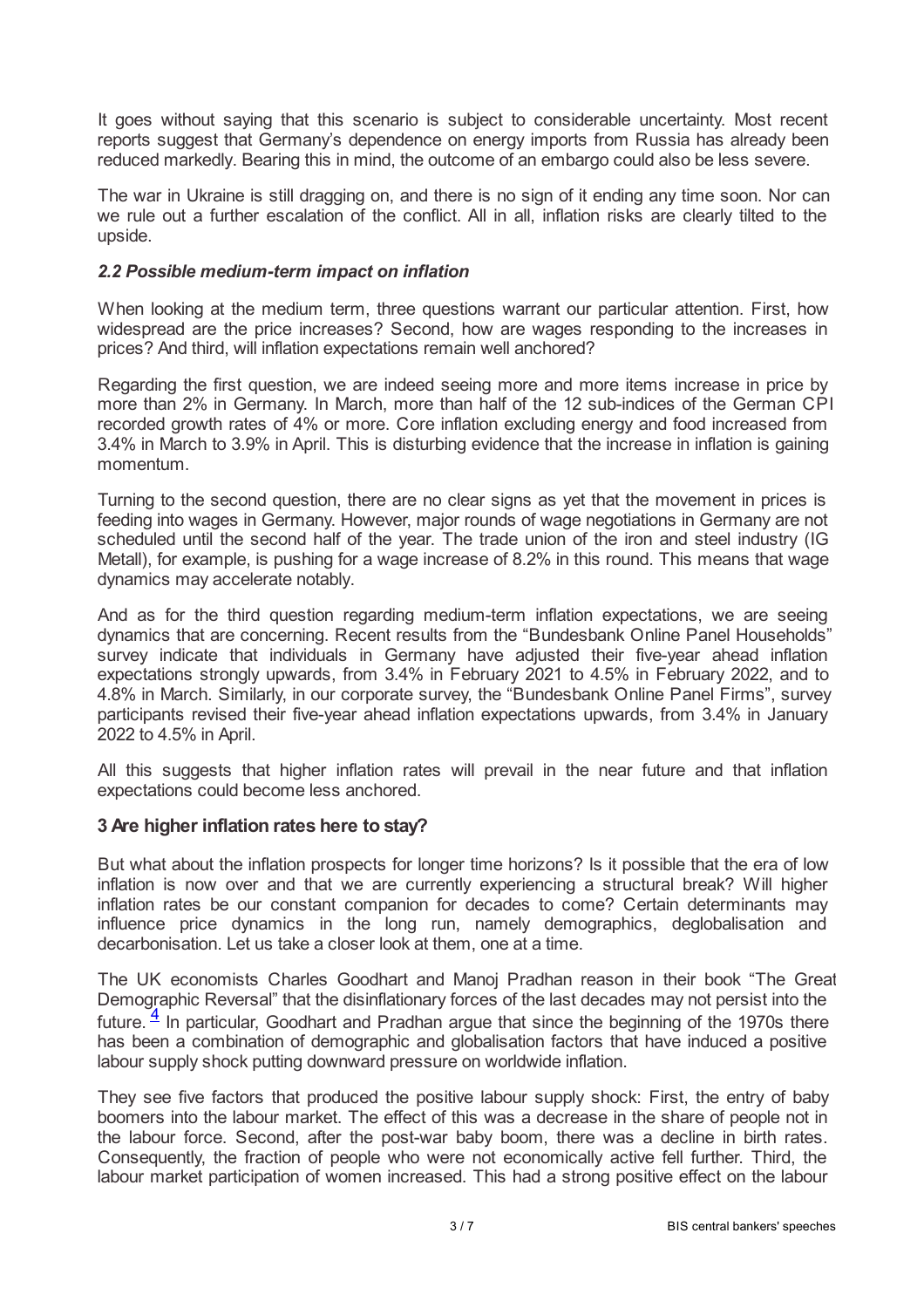supply as well. Fourth, China emerged as the World's Factory. Lastly, trade barriers in Europe were gradually dismantled.

The authors claim that the labour supply shock led to decreasing real wages, in particular in the case of unskilled labour, due to the declining power of trade unions. By contrast, returns to capital and skilled labour increased. For Goodhart and Pradhan, the fall in real wages constituted the main driving force behind the low inflation environment since the beginning of the 1990s in developed countries.

However, nowadays these factors are petering out. In particular, China's downward pressure on worldwide prices is weakening, since its working-age population is now shrinking while the share of retired persons is on the rise. At the same time, Goodhart and Pradhan argue that the increasing labour market participation of young populations like those in India or Africa will not be enough to offset the demographic trends in developed countries.

Furthermore, Goodhart and Pradhan point to population ageing in most advanced countries as another complicating factor. In particular, an ageing population is prone to conditions like dementia, which unlike cancer and heart disease does not necessarily lead to lower longevity but requires a lot of human resources for eldercare. Therefore, demand for low-skilled labour in advanced countries is expected to grow. This could result in more upward pressure on wages as well.

<span id="page-3-0"></span>Goodhart and Pradhan reasoned at the onset of the pandemic that the surge in inflation that would follow the pandemic would be more than a "temporary blip" and would mark "the dividing line" between the disinflationary forces of the last decades and the new regime.  $\frac{5}{2}$  $\frac{5}{2}$  $\frac{5}{2}$  Up to now, there is no clear evidence to suggest that their conclusion is wrong.

The economic impact of the Russian invasion of Ukraine is in part similar to that of the pandemic. Looking at the international supply chains, we are again experiencing a massive supply shock, which might reinforce the tendencies sparked by the pandemic.

Furthermore, both shocks – the pandemic and the war in Ukraine – are fostering deglobalisation tendencies and therefore directly undermining one of the major forces that Goodhart and Pradhan see behind the disinflationary pressure of the past.

The UK weekly newspaper The Economist recently called the war in Ukraine "the third big blow to globalisation in a decade". The first setback was former President Donald Trump's trade wars. The second was the coronavirus pandemic, which briefly saw cross-border flows of capital, goods and people dry up almost completely.  $\frac{5}{2}$  $\frac{5}{2}$  $\frac{5}{2}$  The Economist estimates that a retreat by the West to cold-war spheres of influence would be equivalent to writing off US\$3 trillion of investment and thus lead to less efficient production, hurt living standards, and heat up inflation.

History has taught us that turnarounds in inflation tendencies commonly occur when the authorities and economists are either not seeing the risks or denying them. A good example of this is the meeting of the Federal Open Market Committee in Washington on 15 December 1964.

The minutes from that meeting contain a series of interesting passages. One section reads: "So far, the supply of labor has been adequate to meet expanding demands without any strong general upward pressure on prices." And another notable section states: "With prices of industrial materials increasing little [...] prices of finished goods have not been subject to pervasive upward cost pressures." $\frac{5}{6}$  $\frac{5}{6}$  $\frac{5}{6}$  To sum up: Inflation did not seem to be a problem.

<span id="page-3-1"></span>It was around that time that the Great Inflation era began, and it was to last for the next 17 years. This period led economists to rethink the policies of central banks.

There is another important factor that could push inflation higher in the future. And that factor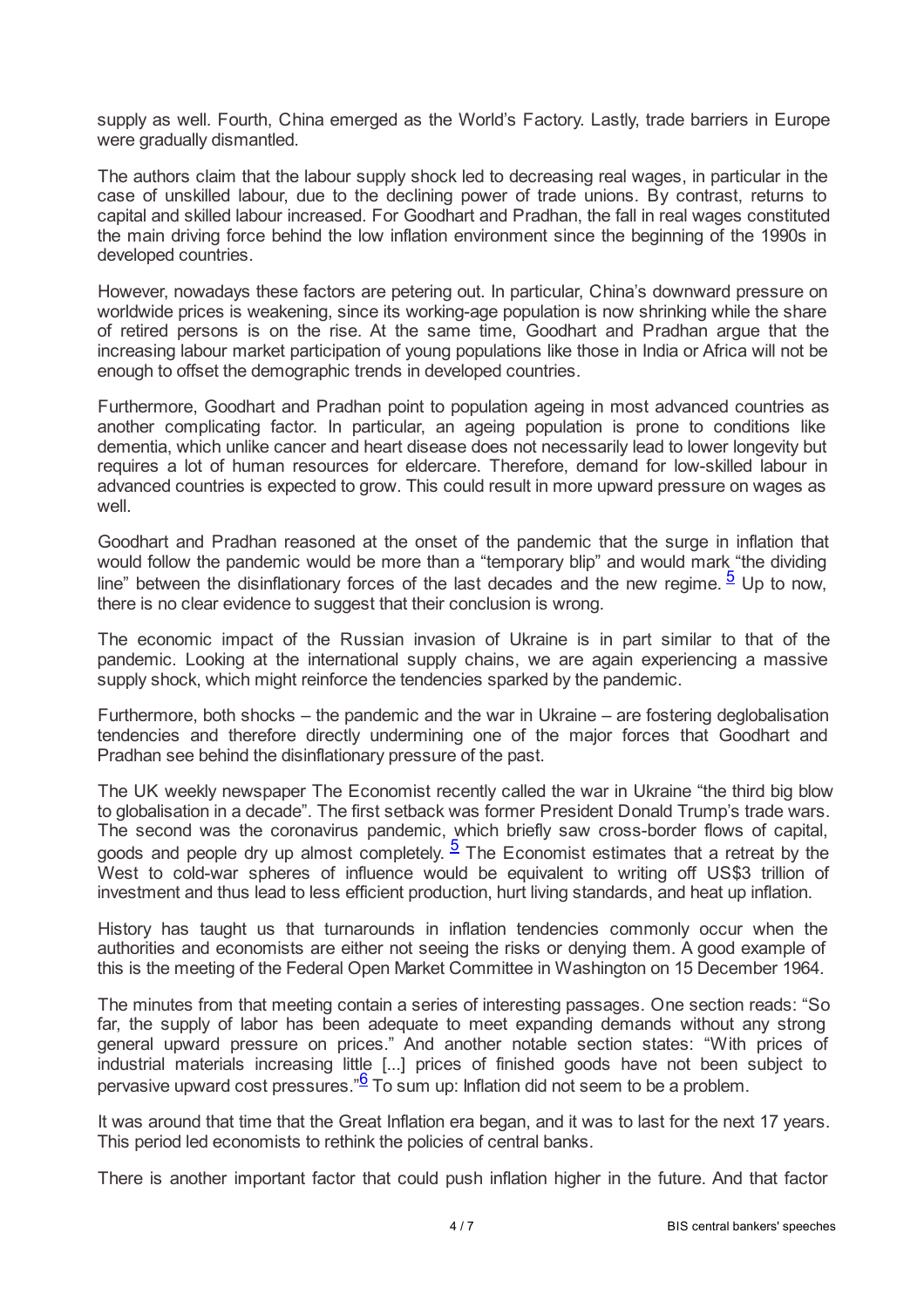could be strengthened by the Russian aggression against Ukraine. I am talking about the green transformation of our economies. This process of "decarbonisation", as it is known, which gained urgency as this new geopolitical event unfolded. In particular, our economies' dependence on fossil energy is increasingly becoming an issue not only for climate policy but also for national security.

In general, carbon pricing is considered the most efficient way to reduce carbon emissions. Higher carbon prices have an impact on carbon emissions, but also on consumer prices. At least during the transformation period, they would make energy more expensive and drive up the production costs of goods.

Furthermore, the necessary, accelerated transition to renewable energies inevitably implies new and costly capital investment, while existing capital stock has to be written off more quickly than expected.

One specific aspect of this is investment in the carbon industry. According to the International Energy Agency, investment in oil and gas supplies has been reduced sizeably since 2015, in part because of uncertainty about climate-related policy measures. This low investment would suffice to meet demand only if there are strict climate policies to reduce carbon-related emissions to net zero by 2050. Under currently implemented climate policies, however, projected demand is higher than supply.<sup>[7](#page-6-6)</sup>

<span id="page-4-0"></span>During the transition phase, the decarbonisation of our economies may thus add to inflationary pressures. We do not know exactly to what extent. But even in the case of an orderly transition, the euro area could temporarily experience significant price pressures.

The Network of Central Banks and Supervisors for Greening the Financial System estimates that climate policy measures could increase annual inflation rates in the period up until 2030 by between 0.3 pp and 1.1 pp, relative to a scenario without climate change and without climate policies. These numbers are the outcome of an orderly transition. In alternative scenarios, figures .<br>could be much higher.<sup>[8](#page-6-7)</sup>

<span id="page-4-1"></span>To sum up: The war in Ukraine is unlikely to bring about major new inflation dynamics on its own. But it may clearly accelerate pre-existing tendencies in both the short and the long run, as exemplified in energy markets and international trade.

### **4 Implications for monetarypolicy**

How should monetary policy respond to these developments? Clearly, the Eurosystem must ensure that the current elevated inflation does not become entrenched and persist at an excessively high level over the medium term.

The ECB Governing Council decided in March to reduce purchases under the APP asset purchase programme more quickly than previously intended – from  $\epsilon$ 40 billion in April to  $\epsilon$ 20 billion in June. Incoming data since this decision reinforce our expectation that net asset purchases should end in the third quarter. Looking ahead, our monetary policy will depend on the incoming data and our evolving assessment of the outlook. Adjustments to the key ECB interest rates will take place "some time after the end of net purchases under the APP". However, given the high level of uncertainty, adjustments should be gradual.

In my view, we must stay alert with respect to upside risks to price stability over the medium term. There is less and less of a concern that a premature monetary policy normalisation could plunge the economy back into the low inflation setting of the previous years.

Instead, I see that the risk of acting too late is increasing notably. Given the extraordinarily high uncertainty surrounding the future path of inflation, we should not delay the exit from the very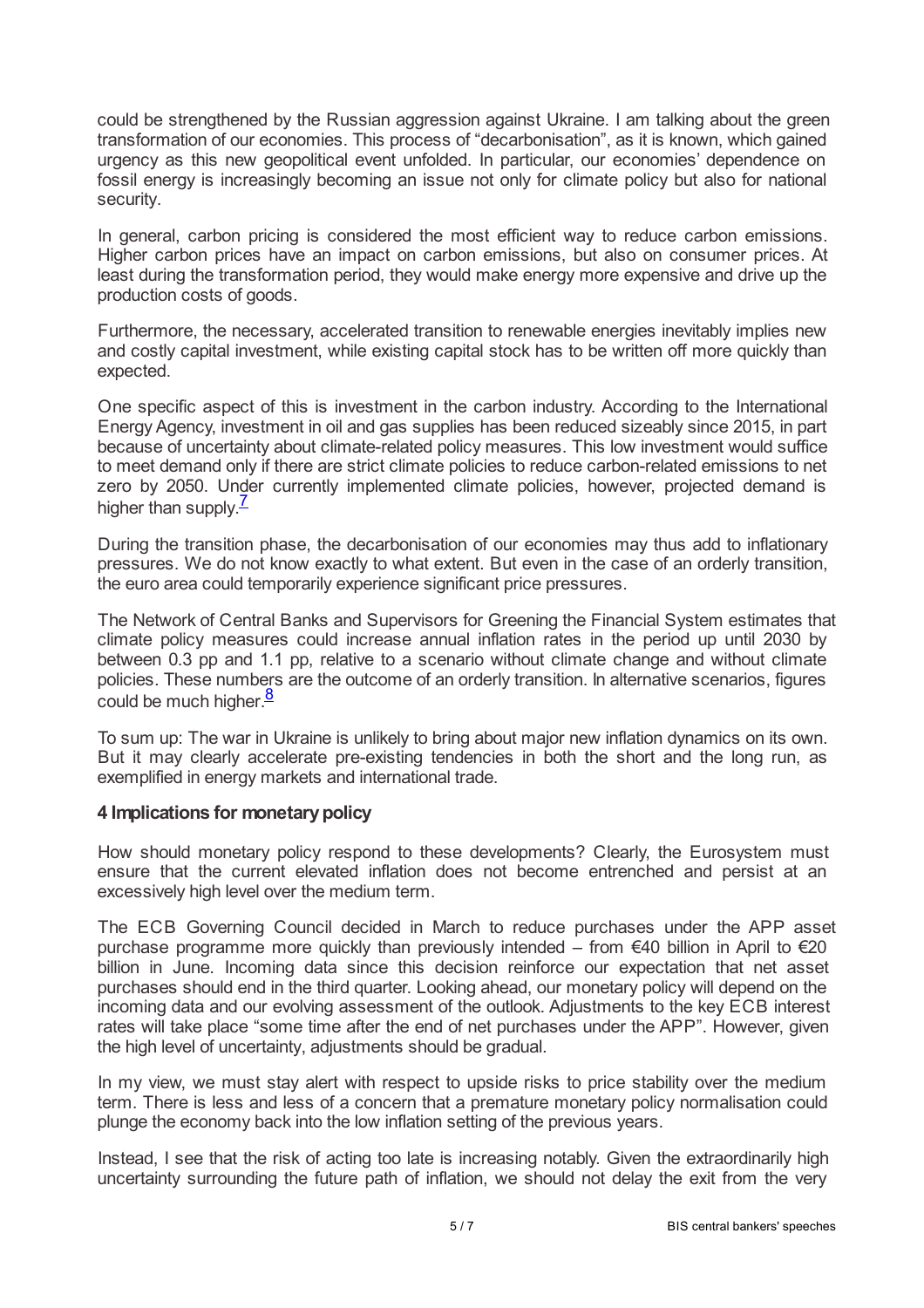accommodative monetary policy, since a less expansionary monetary policy stance provides the most flexibility.

In the current situation, it is therefore more important than ever that central banks act in time. Their action should be foreseeable, gradual, and data-dependent. This way, debtors can better cope with an increase in interest rates, and accordingly, risk premia are expected to rise to a limited extent.

As inflation in the euro area continues to run high, we need to act. I expect the net purchases under the APP to be discontinued at the end of June. And if both the incoming data and our new projection confirm this view in June, I will advocate a first step normalising ECB interest rates in July.

As central banks consider how to bring inflation back down to target, it is worth recalling the conditions under which the last, most prominent disinflation episode – the Volcker disinflation at the end of the 1970s – played out. Over the course of this policy, nominal interest rates in the US rose above 20%.

Of course, at that time the situation was different in many respects. Debt ratios were much lower than they are today, for both public and private debt. Inflation had already been higher in the 1960s and early 1970s. And arguably, before this episode, the Fed may have been less independent and less focused on inflation than it is today.

There is one lesson I would draw from this: Delaying a monetary policy turnaround is a risky strategy. The more inflationary pressures spread, the greater the need for a very strong and abrupt interest rate hike.

And there are downsides to this: First, a very strong and abrupt interest rate hike may place excessive strain on firms and households. Second, a very abrupt change in the monetary policy stance could lead to vulnerabilities in the financial system and provoke significant market turbulence. And third, in an environment of high government debt ratios, the more abrupt the rate changes, the more governments may push against a tightening of policy on a necessary scale, putting the independence of central banks at risk. <sup>[9](#page-6-8)</sup>

### <span id="page-5-0"></span>**5 Closing remarks**

Ladies and gentlemen,

Let me conclude.

The Russian aggression in Ukraine might become a watershed moment in European history. First and foremost, it means violence and human suffering. But beyond that, it has brought the western world closer together. It has helped us to face unpleasant facts. And it has spurred us to get ready to act.

The evidence is mounting that a return to the pre-war setting is highly unlikely  $-$  in terms of geopolitics, economics, trade, as well as inflation. What lessons can we draw from this? Whatever the post-war setting may look like in detail, three features will impact strongly on the shape of the new environment: changes in demographics, a backlash against globalisation, and the decarbonisation of economies towards net zero.

Each of these three features has the potential to go hand in hand with significant increases in the price level. In light of this, the task of central banks is clear. As history has taught us, preserving price stability is an indispensable prerequisite for prosperity. In uncertain times, more than ever, it pays off for an independent monetary policy to ensure price stability and provide a solid anchor for inflation expectations.